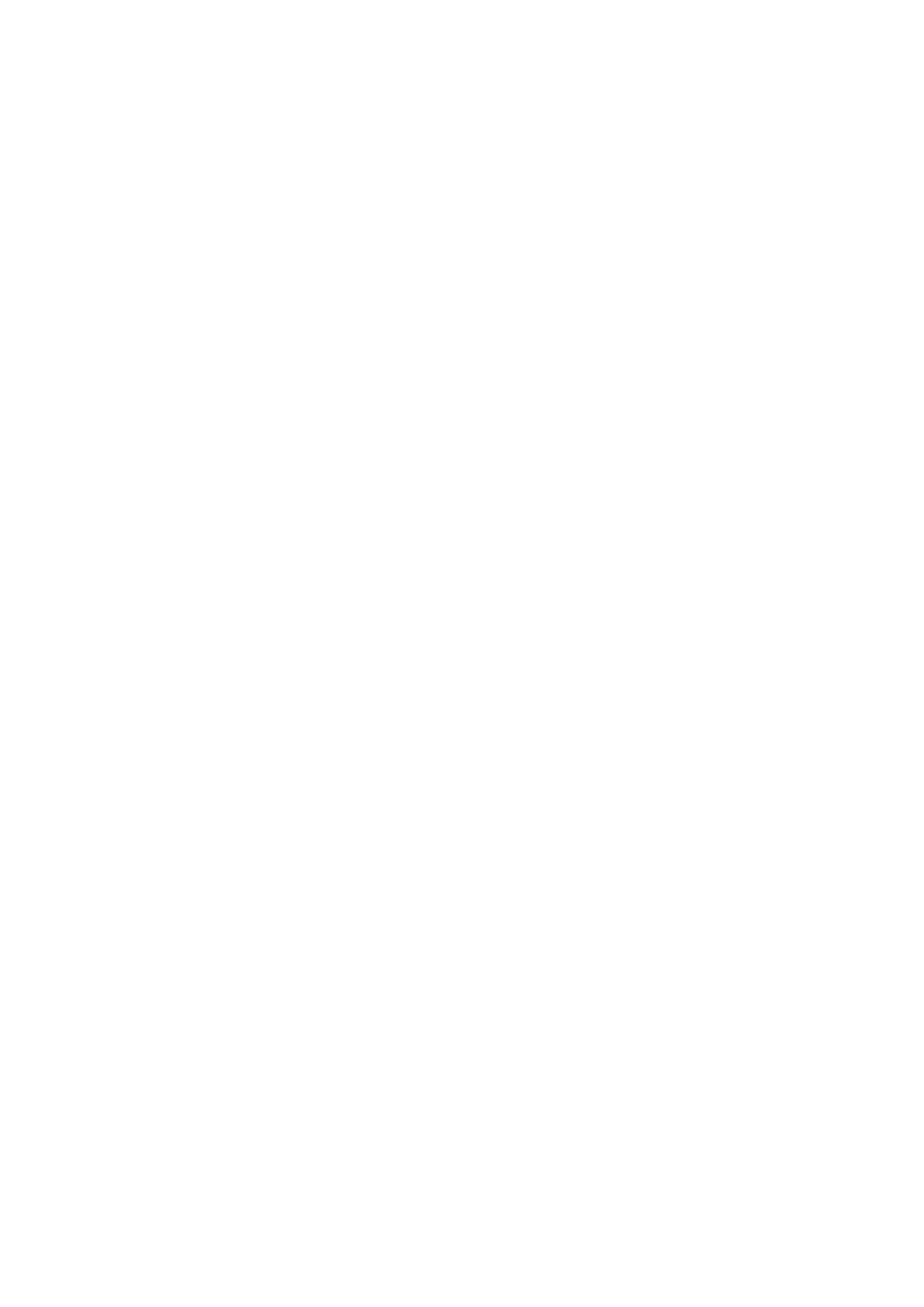



Pre-entertainment includes the Lions train, face-painting and Christmas craft, alongside other great activities. A variety of delicious food truck food and drink options will also be on offer, and opportunities to purchase candles, song books and raffle tickets to support your local community groups. Plus, a visit from Santa!

Local residents are encouraged to walk or cycle to the event, however for those who need to drive, there is limited parking available at Aveley Primary School and the Vale Town Centre. This is a smoke, alcohol and pet free event.

# Sorrento Quay Boardwalk's "Launch of Summer Fireworks Show"

One of the biggest fireworks displays in Western Australia is gracing the skies of Hillarys Boat Harbour.

The Summer Fireworks Launch is returning to Sorrento Quay Boardwalk this summer, Saturday 2 December 2017 at 8pm. Relax by the water with the family and enjoy the pictureperfect show. Let's kick off the summer festivities in style!

Best of all the event is absolutely free. This is an alcohol free event so bring your picnic baskets and sit back and enjoy the show.

Start Date: 02 Dec 2017 20:00 PM End Date: 02 Dec 2017 22:00 PM

# Countdown to Christmas Party

The Countdown to Christmas is on!

Curtin University in partnership with the [Town of Victoria Park](http://www.experienceperth.com/business/attraction/town-victoria-park) cordially invite all students, staff and Perth's wider community to come and celebrate the start of the holiday season with a free, fun-filled afternoon at the Curtin University Bentley campus on Sunday 3 December.

Festivities will be booming from 4.30pm - 8.00pm in The Forum (grassed flagpole area by Aroma Café) and include Santa Claus, Carols by the award winning Rhythmos Choir, kites, child's play music, roaming performers, bubble play, face painting, Perth Symphony's Brass Quintet, arts and crafts activities and workshops, food trucks, photo booths... the list goes on!

So what are you waiting for, tell your friends and family and save the date! Pack a picnic blanket and get ready to settle in for one fun-filled afternoon! Students, staff and Perth's wider community are all welcome. No registration required, just come along on the day. The closest car park will be car park D3.

Start Date: 03 Dec 2017 16:30 PM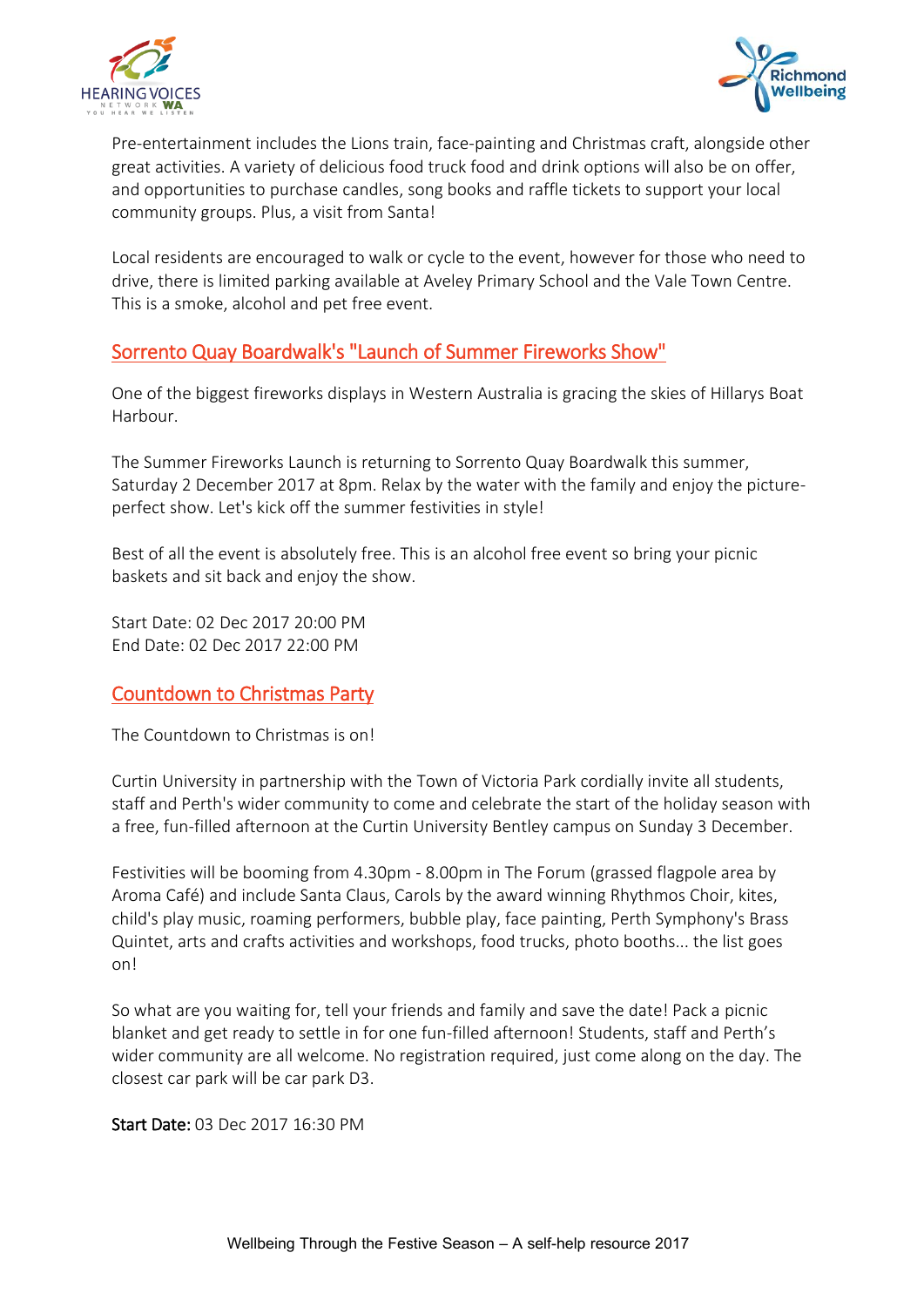



### Brass on the Grass

A new event for the 2017 festive season, the City of Perth brings you Brass on the Grass on 6, 13 and 20 December from 6.30pm.

Head to the beautiful surrounds of Victoria Gardens to enjoy the charming sounds of the historic City of Perth Band as it performs Christmas concerts.

## Christmas Carnival - December

The carnival is coming to town and it's bringing a truckload of Christmas fun with it.

Bring the family into the city to enjoy a kids' carnival atmosphere in Forrest Place on Saturday 9 & Sunday 10 November from 10am to 4pm. Enjoy free rides and activities for the whole family to enjoy. It's the perfect day for some festive family fun.

## Made on the Left Christmas Market

Made on the Left handmade designer markets returns to the Perth Cultural Centre for an entire weekend, featuring a plethora of locally-designed and hand-made goods.

Enjoy Christmas gifts, entertainment and children's workshops from 10am to 5pm on 9th and 10<sup>th</sup> December. This is your chance to check out unique wares and find that one-of-a-kind treasure or the perfect Christmas present from different local designers each day. There will be jewellery, artwork, toys, home wares, stationery, accessories and more, all made in WA!

# City of Swan Present Twilight Family Festival

Head down to Baskerville Oval on Sunday 10 December for the City of Swan's Twilight Family Festival. A festival of family entertainment and Carols by Candlelight by summer twilight with a special visit from Santa!

- Market stalls
- Sausage sizzle by Swan Valley Rotary
- Food, coffee and ice cream
- Candle and glow sticks on sale from the Swan Valley Community Centre
- Community group stalls and exhibitions
- Free craft activities
- Free bouncy castle, face painting, bubbles and more!

#### Program:

4 - 7 pm: Market stalls, community stalls, free activities

5 - 7 pm: Community exhibitions and performances by local school and choirs

- 7 pm: Visit from a Special Guest!
- 7 8.30 pm: Traditional Carols by Candlelight sing-along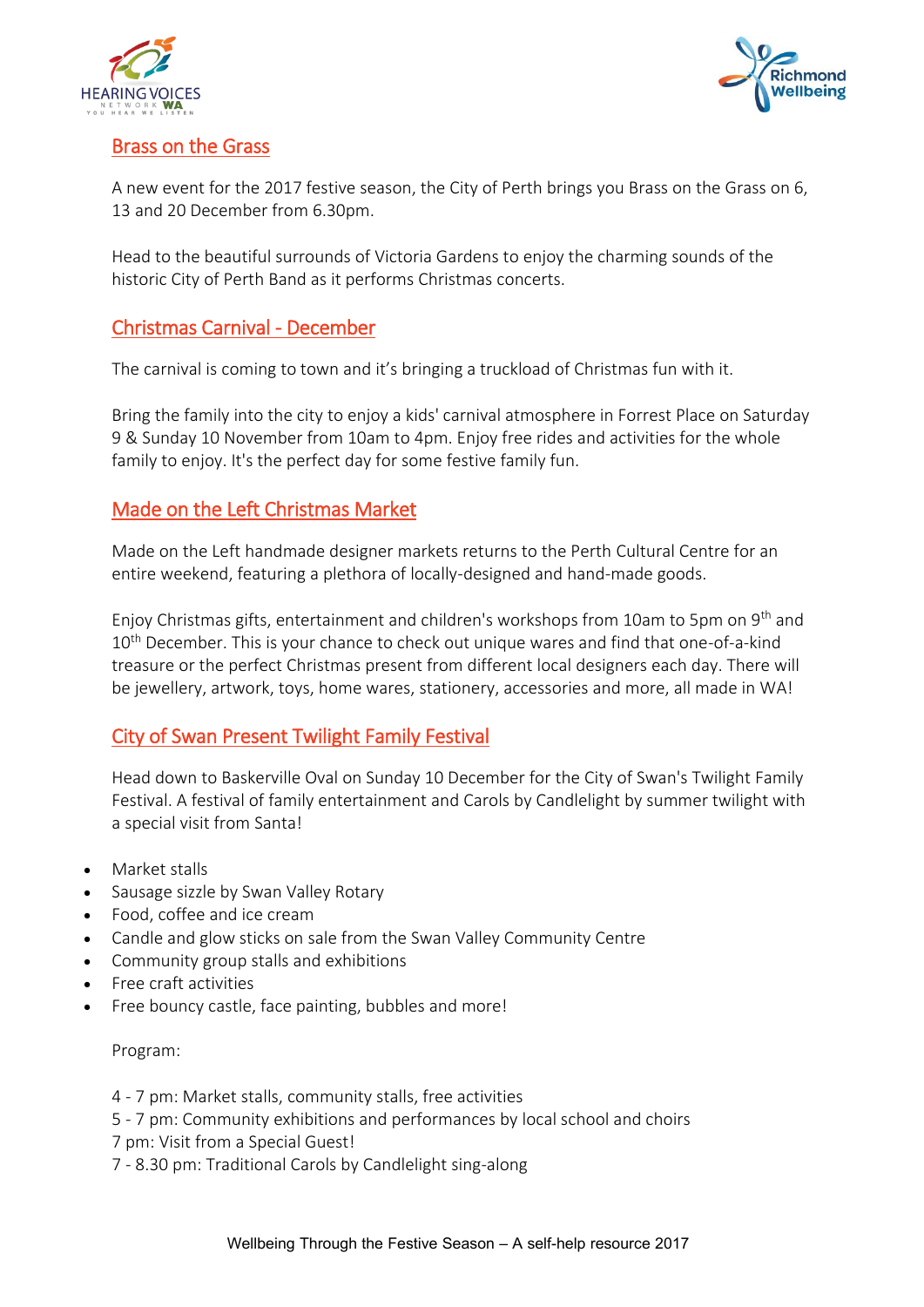



Bring along your picnic rug or low backed chairs to enjoy the performances under the stars. This event is smoke and alcohol free.

## Symphony in the City

Join the [West Australian Symphony Orchestra](http://www.experienceperth.com/Listing/West_Australian_Symphony_Orchestra) and an audience of thousands for Perth's largest classical music concert under the stars at Langley Park on Saturday 16 December.

Join the West Australian Symphony Orchestra, WASO Chorus and special guest soloists for a fun-filled evening that features exciting, beautiful and heart melting music from your favourite classical works and film music scores under the direction of Guy Noble.

As always, the concert will conclude with Tchaikovsky's famous 1812 Overture accompanied by a pyrotechnics display. This spectacular free event has become a highlight of the summer calendar for thousands of concert-goers in Perth.

# Candlelight Carols on South Beach

Christmas spirit will be a buzz at South Beach in December as the popular Candlelight Carols continues at South Beach for its second year.

The Libby Hammer Quintet and the Arcadian Voices Choir will lead the carols on Sunday the 17 December. Families can sing, swim and picnic at this free community event with singing starting at 7pm in the iconic South Beach location.

A variety of food stalls will be on site to cater for those not wanting to bring picnics, these stalls open from 6pm accompanied by some fun roving entertainment.

### Christmas Nativity

With a new venue for 2017, come and enjoy the traditional story of Christmas in a picnic setting.

Bring your picnic rug and share in the traditional story of Christmas, brought to life on stage with hundreds of performers, live animals and Christmas carols at Supreme Court Gardens.

Grounds open at 4pm, pre-show commences at 6pm and the main show commences at 7:30pm Both the pre-show and the main show will be interpreted by AUSLAN interpreters.

For the comfort of all, there will be designated areas for ACROD, picnic rugs, low chairs and high chairs. Limited food vendors will be on site. Why not grab your favourite takeaway from an array of delicious city options on the way to the venue? Keep the magic alive by visiting the Christmas Lights Trail after the show

### Kings Park New Year's Eve Celebrations

[Kings Park](http://www.experienceperth.com/Listing/Kings_Park_and_Botanic_Garden) offers a relaxing family location to enjoy New Year's Eve and celebrate the turning of the year at midnight.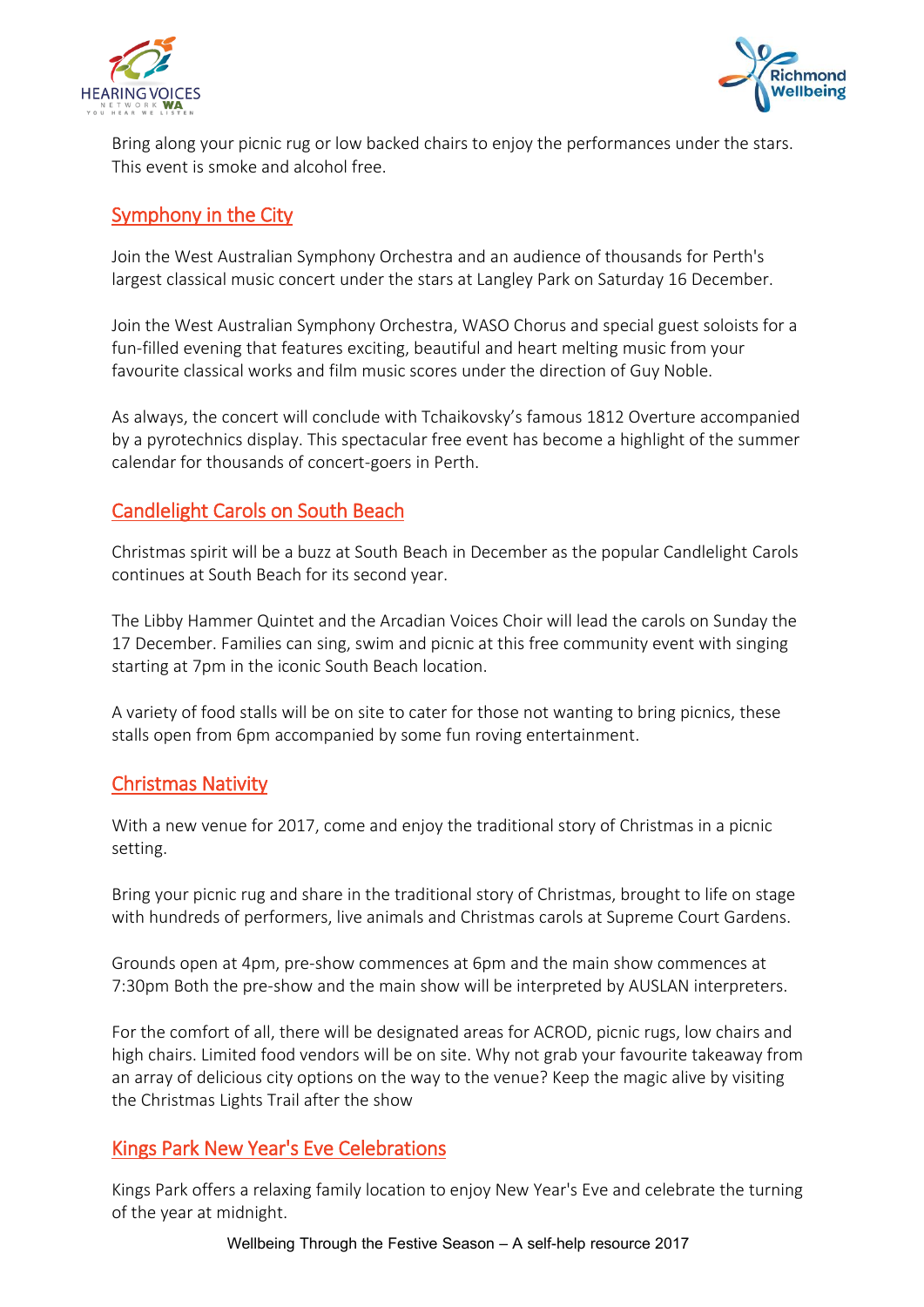



Kings Park and Botanic Garden is traditionally popular with families on New Year's Eve who come to admire the views while celebrating the turning of the year at midnight.

No specific public events are held on this day. The Botanic Gardens and Parks Authority promotes a smoke-free, alcohol-free and glass-free venue. Sparklers and portable barbecues are strictly prohibited and no shade tents or marquees are to be erected.

### Mandurah New Year's Eve Celebrations

Join the New Year's Eve Celebrations in Mandurah with live music and fireworks to welcome in 2018.

Live DJ all night, disco lights, roving entertainment and amusement rides on the Mandurah foreshore. With hours of entertainment, activities and amusements the evening will be a great night out for the whole family. The first fireworks display is at 9pm for families followed by the grand display at midnight.

There will be a free shuttle bus service every 20 mins from the Mandurah Visitors Centre to the Mandurah Transit Station from 6.00pm – 1.00am. A wheelchair accessible bus will also run every 40mins from 6.00pm – 1.00am.

Water and road closures will be in place during this event. Another great City of Mandurah alcohol and smoke free event.

Start Date: 31 Dec 2017 18:00 PM End Date: 01 Jan 2018 01:00 AM

#### **Which of the community events appeal to you?**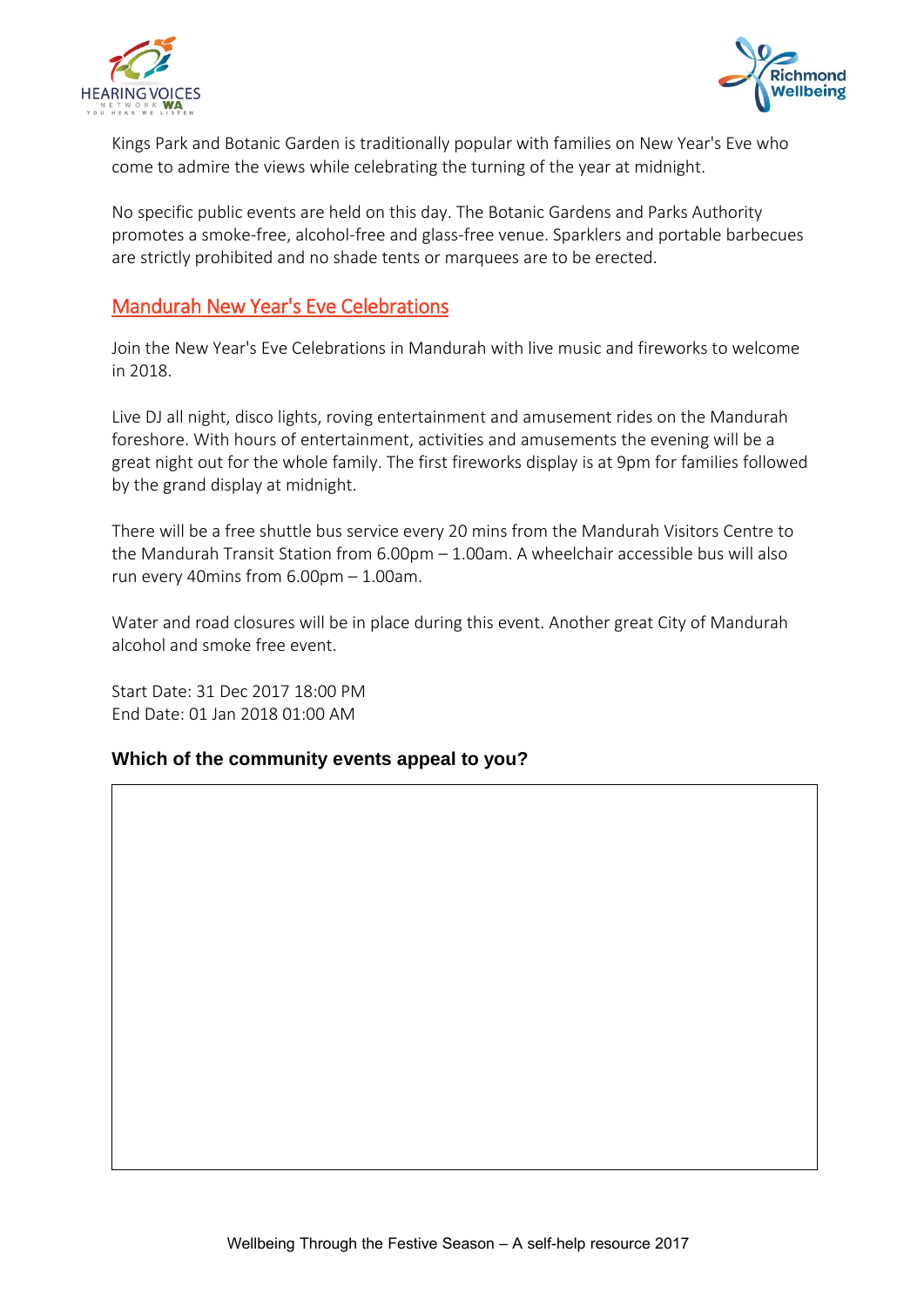



# **Gifts**

Money can be tight throughout the year but more so at Christmas, gifts don't have to cost large amounts and a personal tough from a handmade gift can mean more than something shop bought. There are so many resources available now that we can access for creative ideas and we have included some suggestions here:

[www.pinterest.com/homemade-christmasgifts/](http://www.pinterest.com/homemade-christmasgifts/)

[www.wikihow.com/make-your-own-christmas-gifts](http://www.wikihow.com/make-your-own-christmas-gifts)

[www.getrichslowly.org/blog/2008/11/13/a-do-it-yourself-christmas-34-great-gifts-you](http://www.getrichslowly.org/blog/2008/11/13/a-do-it-yourself-christmas-34-great-gifts-you-can-make-yourself)[can-make-yourself](http://www.getrichslowly.org/blog/2008/11/13/a-do-it-yourself-christmas-34-great-gifts-you-can-make-yourself)

Gifts may include: handmade wooden or soft toys, gift cards, baked goods, potpourri or freshener sachets, photographs in frames and pickles. You may also want to regift something that you have no use for, or donate some of your time to help someone, a nice way to do this is in the form of a work voucher/coupon that can be redeemed at a later date.



If you find the idea of visiting the shops at all during this busy period, make good use of the online shopping services both for day to day items such as groceries and also for other items such as gifts and decorations. Both Coles and Woolworths have delivery services 7 days a week the websites are:

Woolworths <https://goo.gl/M5pdiZ> and Coles<https://goo.gl/p8f0Rr>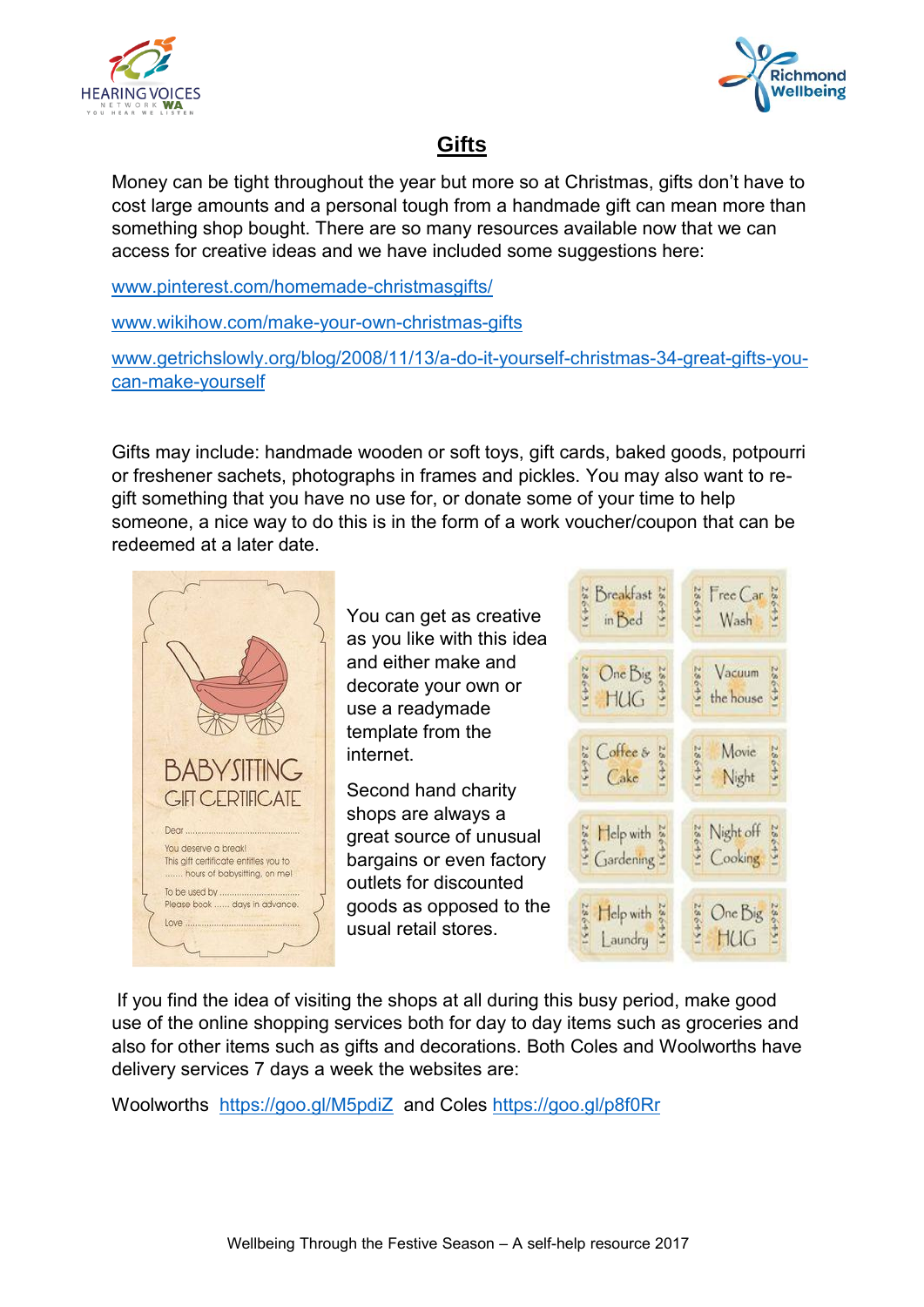



Many people feel the financial pressure at Christmas time to provide gifts for their children and there are a number of charities that will happily provide gifts for those needy families. These are generally donated by the public and distributed to those requesting assistance some useful contacts are:

The Smith Family 1800024069

Mission Australia 0892250400

Salvation Army 1800223191

Anglicare 0892632000

Some other major charities also provide this service please contact them direct to enquire.

#### **How will you be creative with your gifts this year?**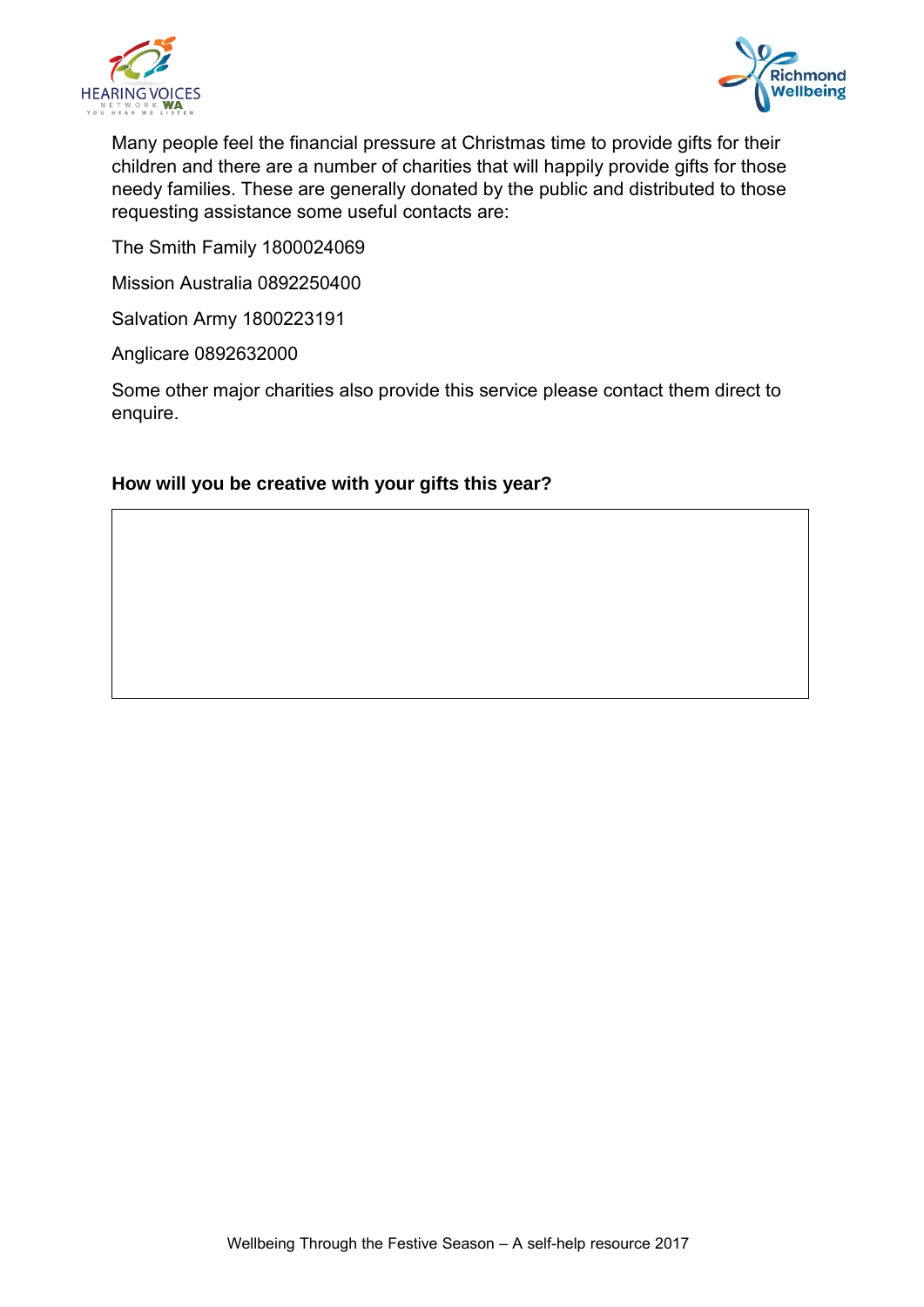



# **Christmas Dinner**

In most Australian cities and regional areas there will be a number of free community Christmas breakfast or lunches taking place. These are fantastic opportunities to connect with others whilst capturing the true spirit of Christmas, remember it's the company that makes the day not how fancy the food is. We have listed below some of the events being held this year, if you don't want to attend as a guest, consider attending as a volunteer.

### **Christmas Breakfast**

Cost Free

Centrepoint Church 1895 Albany Highway Maddington 8.30 am – 10.00 am Centrepoint Church 8/24 Discovery Drive Bibra Lake 8.30 am – 10.00 am

Centrepoint Church 1 Bell Park Rockingham Foreshore 8.30 am – 10.00 am

To register call 94183724 or log onto [www.christmasbreakfast.com.au/#register](http://www.christmasbreakfast.com.au/#register)

# **Christmas Lunch**

Mission Australia's Christmas Lunch in the park is Australia's biggest Christmas Day charity event so don't be alone this Christmas, it's not just for people that are down on their luck but for anyone wanting to share community.

Cost: Free

Wellington Square Park East Perth 11.00 am – 2.00 pm

Free busses will transport people to and from Wellington Street Bus Station from 10.30 am onwards. Information can be obtained from their Facebook page: Christmas Lunch in the Park

# **Joondalup Christmas Lunch**

This event provides a sit down meal for those from the local community who are alone or isolated at Christmas, who may not have family around them or who are struggling financially. Guests are seated at beautifully presented tables decked out with white linen tablecloths and shiny cutlery and served a meal whilst they enjoy the company of others and share in the community Christmas spirit There is no alcohol permitted at this event and it is a smoke free venue.

Cost Free

Central Park Joondalup 187 Grand Boulevard Joondalup 11.30 am – 2.30 pm

To register go to<http://www.joondalupchristmaslunch.con/index.php>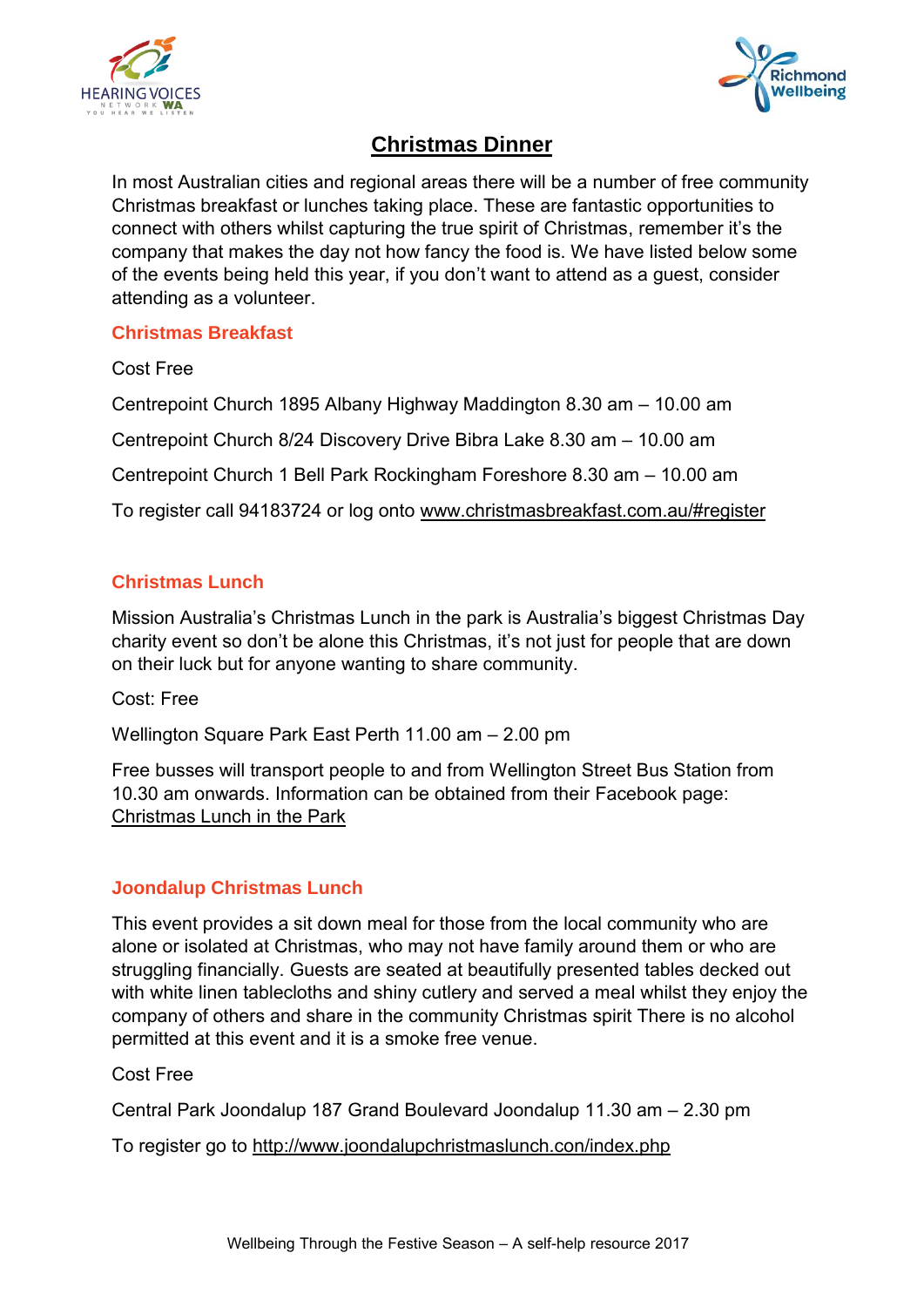



#### **Wanneroo Christmas Lunch**

Providing a free Christmas lunch to those in the community who would like company on Christmas Day. A hot roast lunch will be served, there will be Christmas carols and a Christmas message whilst celebrating the spirit of Christmas together.

Cost Free

Margaret Cockman Pavilion Wanneroo Showgrounds

To register call 93067191 or log on to<http://www.wanneroochristmaslunch.com/>

#### **Halo Christmas Lunch**

This is a free event for the community of Mandurah.

Cost Free

HALO

Community Hall Corner of Sutton & Gibson Street Mandurah

To Register call 95862245

#### **Bridge Inc. Christmas Lunch**

There is no registration required for this event just turn up if you are in need of company or want to join the local community to celebrate the spirit of Christmas.

Cost Free

Corner of Albany Highway and Canterbury Terrace East Vic Park 11.30 am onwards.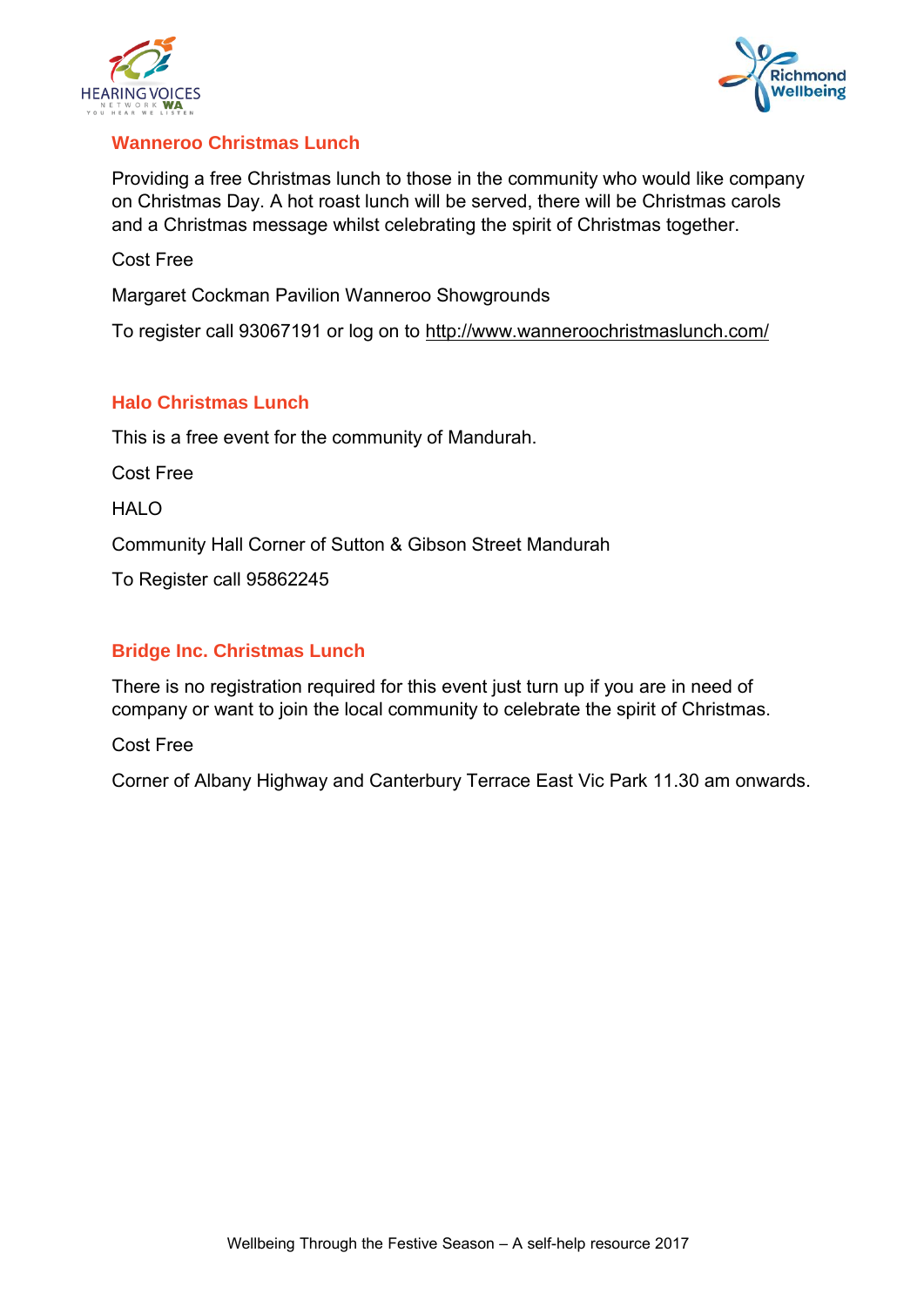



# **Social settings**

Ok so the thought of the family Christmas get together fills you with dread but you just can't get out of it. Forward planning for some of the situations that may occur is a really effective strategy for some of those awkward questions that you just know you will be faced with from relatives that you may not see from one year to the next.

#### **What are some of the questions that you know you will face?**

**E.g.: What have you been doing with yourself this year?**

People often feel that their recovery is not a worthwhile topic of conversation however in reality people are usually genuinely interested to hear how your year has been going, including the ups and downs. Only discuss what is comfortable for you and don't be afraid to excuse yourself from conversations should they become hard.

It is a great idea to have some responses ready for those questions that you may have listed above, which may include relationships careers weight gain/loss etc.

#### **What are some responses that you would be happy to share?**

Not all of us are lucky enough to have great relatives who are supportive and kind. As the old saying goes "we can't choose our family", and however well-intentioned their comments, they can sometimes seem quite hurtful or critical, often leaving us feeling quite inadequate. Pre planning some responses allows us the luxury of being creative and also a satisfaction with our answers. Sarcasm and humour are just two creative methods that could be used and then there is the option of straightforward honesty.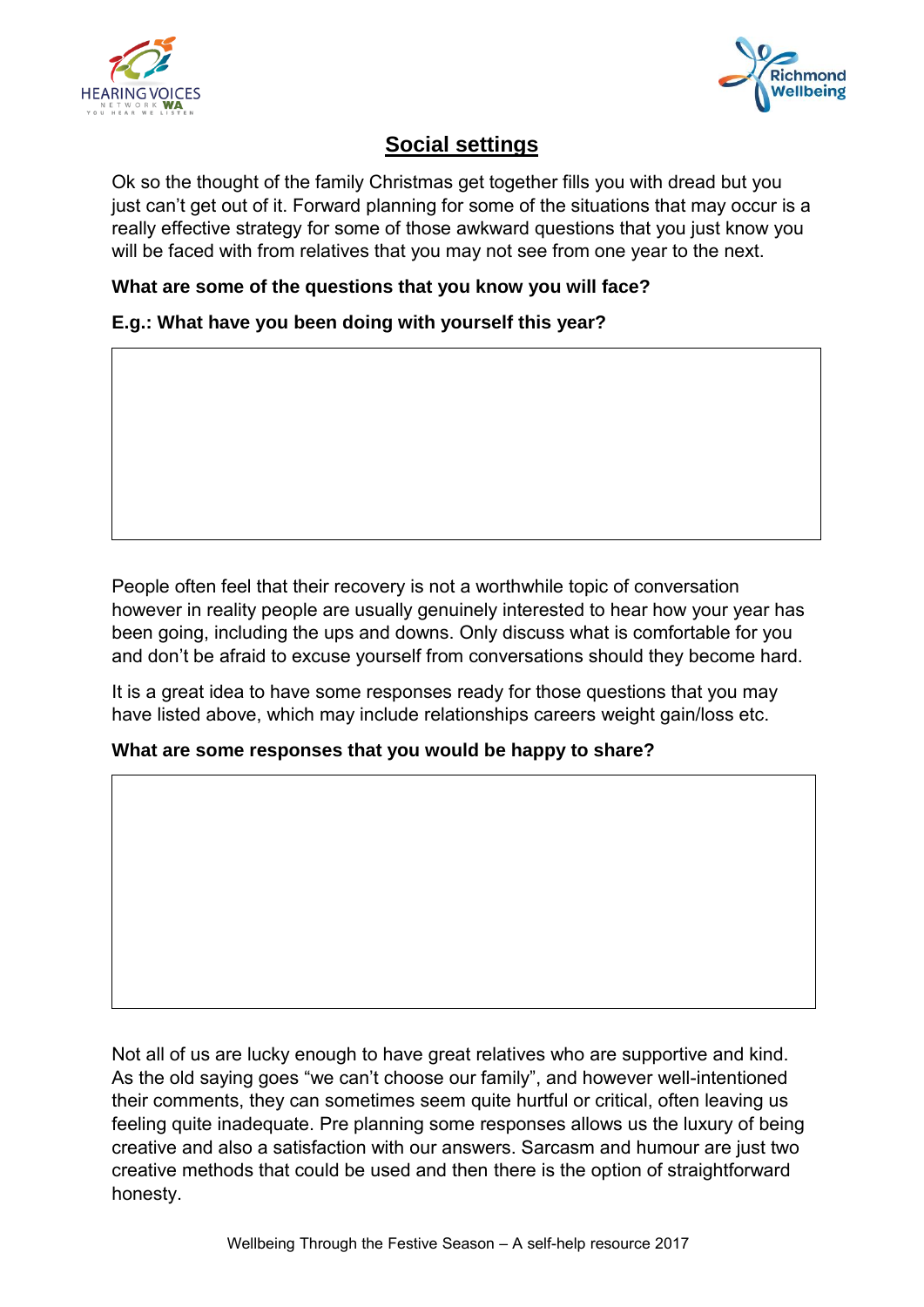



In most social gatherings there will be someone we can look to as support or a wing person, this might be someone that has insight to your recovery, someone that has had contact with you through the year or simply someone that has taken the time to say "hello".

Remember you are able to take time out and simply go for a walk take time out in the toilet or simply excuse yourself and leave if things become too hard.

# **Are you going to be alone at Christmas?**

Some people relish the idea of having a quiet uninterrupted Christmas whilst others dread the thought isolation. This time of year in particular can heighten feelings of loneliness as others seem to be surrounded by family and friends. Many of us find that the support services we use have closed down over the Christmas period and can lead to even more feelings of being on our own. If you feel apprehension at the thought of being alone, it is a good idea to find out just what support services will be available to you and any events that may appeal to you. **Please refer to the list of events provided.**

Some suggestions of activities could be:

Going to a community meal, volunteering at an event, do something completely unrelated to Christmas.

# **What can you think of that you may do if you don't want to be alone?**

**What about if you would like to be alone?**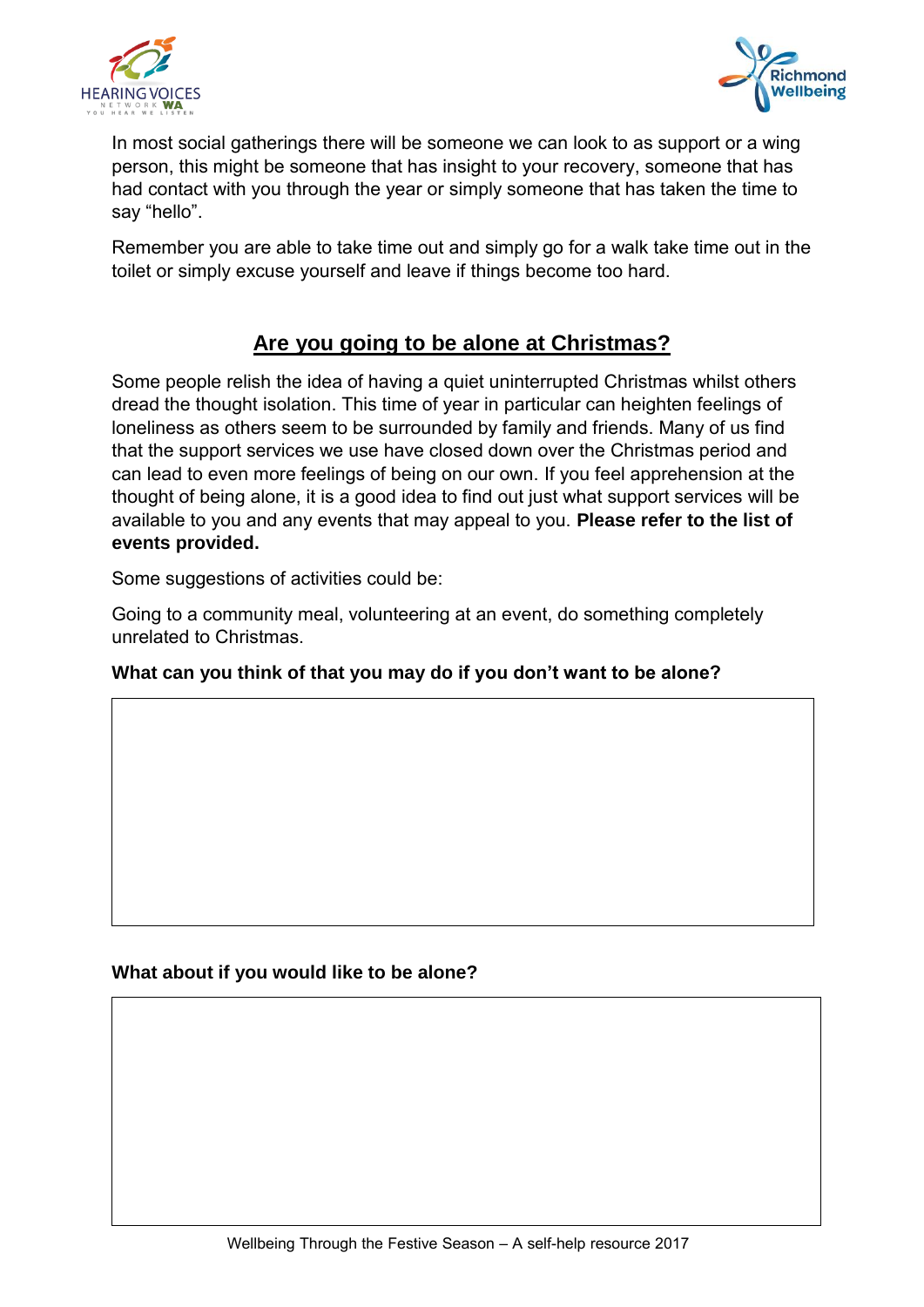



# **Preparing a Comfort Box**

This is a concept which aims to relieve a little of the distress that we often find ourselves in and that can become more pronounced at stressful times. Christmas in one such time that we may find the benefits of a comfort box relieve some of that anxiety.

The idea is to put together a collection of things that are meaningful and or bring comfort. The box can be decorated bringing more therapeutic benefits and may contain things such as:

- Beauty products/toiletries
- Food
- Magazines/books
- Perfume or other aromatherapy products
- Photographs or memories

It is even more beneficial to include items that evoke sensory responses such as touch smell etc. and to note our feelings and reactions reminders of coping strategies are also great to keep on hand.

#### **What are some items that would bring comfort to you?** '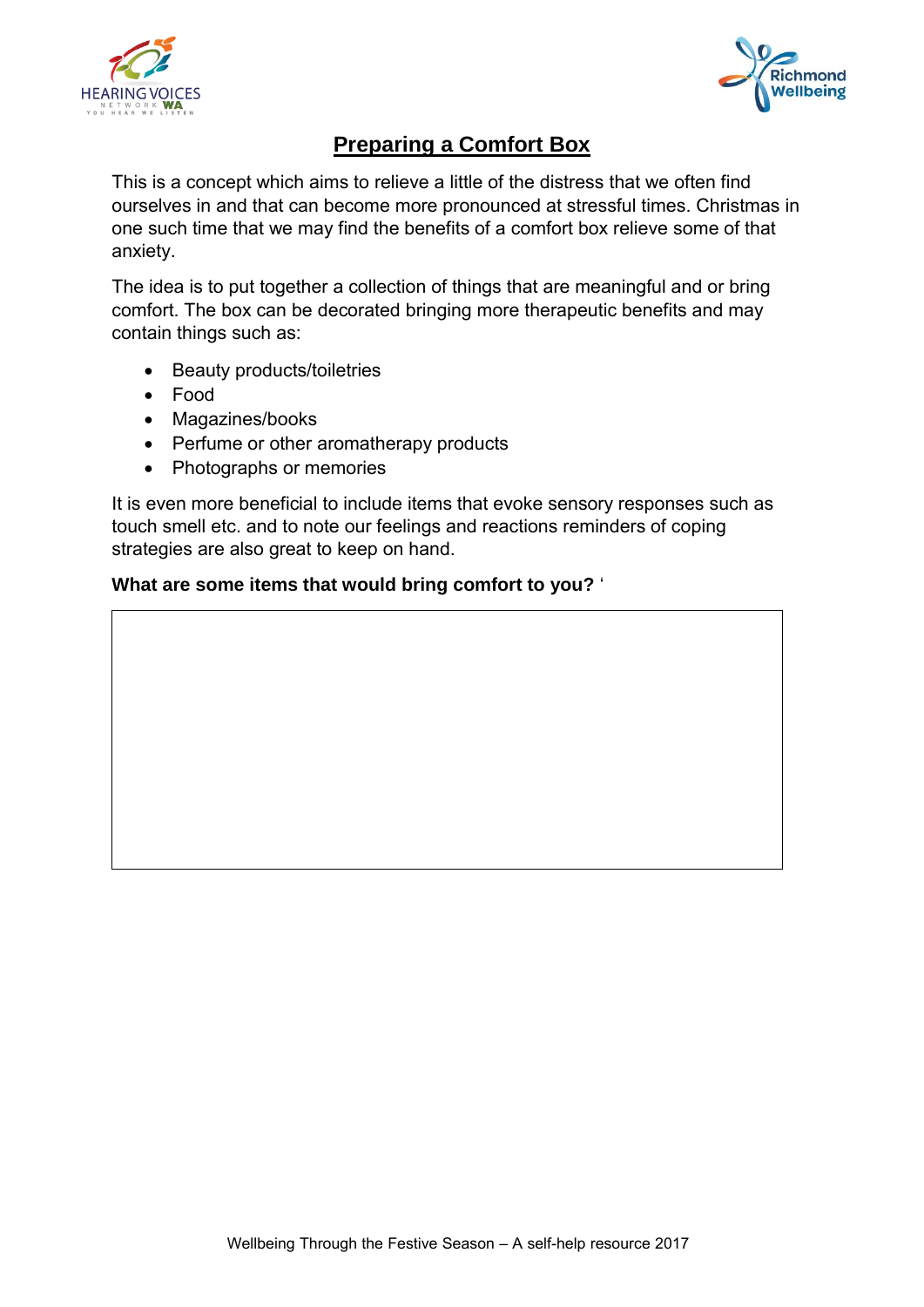



# **Memories**

Christmas can be a time of both good and bad memories yet it is the most troublesome ones that tend to stay with us and resurface at this time of year. If this rings true for you, it is important to put some strategies in place to help with things that may occur especially if our usual support networks are closed over Christmas.

**Journaling** is a very effective way to express our feelings as they are right now with the purpose of revisiting them at a later date if we choose to.

**Arts and Crafts** is not for everyone but if you have never tried it what better time to give it a go. Expressing emotions through creative medium sometimes feels safer than using language

**Memory jars or boxes** can be a way of expressing what we are feeling but a means of putting them to one side to revisit if and when we feel able to.

Remember there are always some support services available throughout Christmas and some are listed below, you may have others that you know you can call on. It is a great strategy to have an idea which services you would feel comfortable using should the need arise and have their contact details at hand.

## **What might you do should difficult memories arise for you this year?**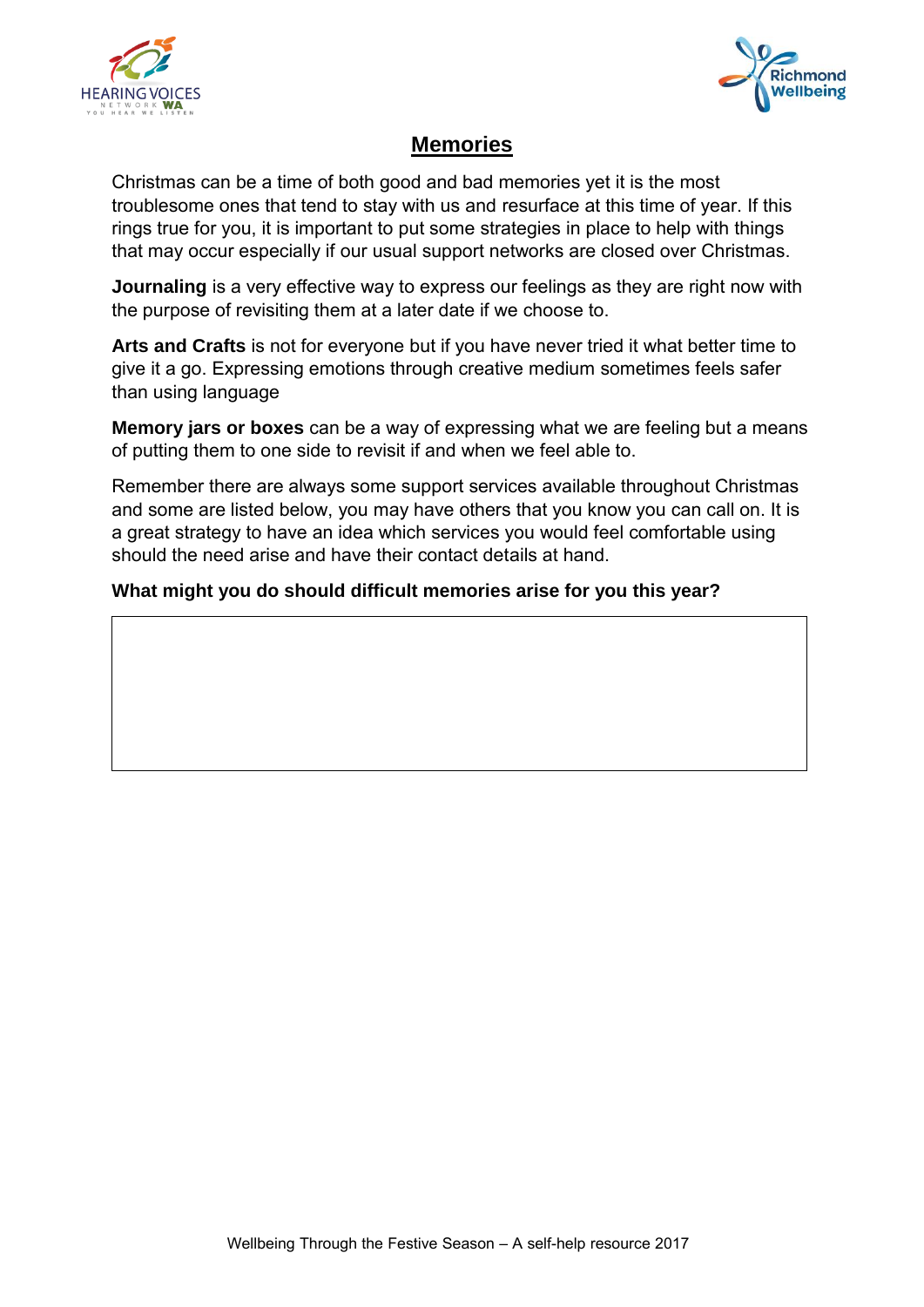



#### **For immediate assistance, all hours:**

|           | Ambulance Police and Fire                | 000                     |
|-----------|------------------------------------------|-------------------------|
|           | Police Assistance Non-Urgent             | 131444                  |
|           | <b>Kids Helpline</b>                     | 1800551800              |
| $\bullet$ | Men's Line Aus.                          | 1300789978              |
|           | Alcohol and Drug Info Service            | 94425000                |
|           | Lifeline                                 | 131144                  |
| $\bullet$ | <b>Suicide Call Back Service</b>         | 1300659467              |
|           | <b>Crisis Care</b>                       | 9223 1111               |
|           | Samaritans                               | 1800198313 or 9388 2500 |
| $\bullet$ | Poisons Line                             | 131326                  |
| $\bullet$ | Health Direct Aus.                       | 1800022222              |
|           | <b>Family Help Line</b>                  | 1800643000              |
|           | Sexual Assault Resource Centre 9340 1828 |                         |
|           | <b>Beyond Blue</b>                       | 1300224636              |
|           | <b>MHERL</b>                             | 1300555788              |
|           | (Mental Health Emergency Response Line)  |                         |

#### **For Urgent medical care you can also visit your nearest Public Hospital Emergency Department:**

- Armadale Kelmscott Memorial Hospital 3056 Albany Highway, Mount Nasura WA 6112 Tel: 93912000
- Fremantle Hospital South Terrace Fremantle WA 6160 Tel: 94313333
- Fiona Stanley Hospital 11 Robin Warren Drive Murdoch WA 6150 Tel: 61524013
- Joondalup Health Campus Cnr. Grand Boulevard & Shenton Ave Joondalup WA 6027 [Tel:94009400](tel:94009400)
- Rockingham General Hospital Elanora Drive Cooloongup WA 6168 Tel: 95994000
- Royal Perth Hospital Wellington Street Perth WA 6000 Tel: 92242244
- Sir Charles Gardiner Hospital Avenue Nedlands WA 6009 Tel: 93463333
- St John of God Hospital Midland 1 Clayton Street Midland WA 6056 Tel: 94624000